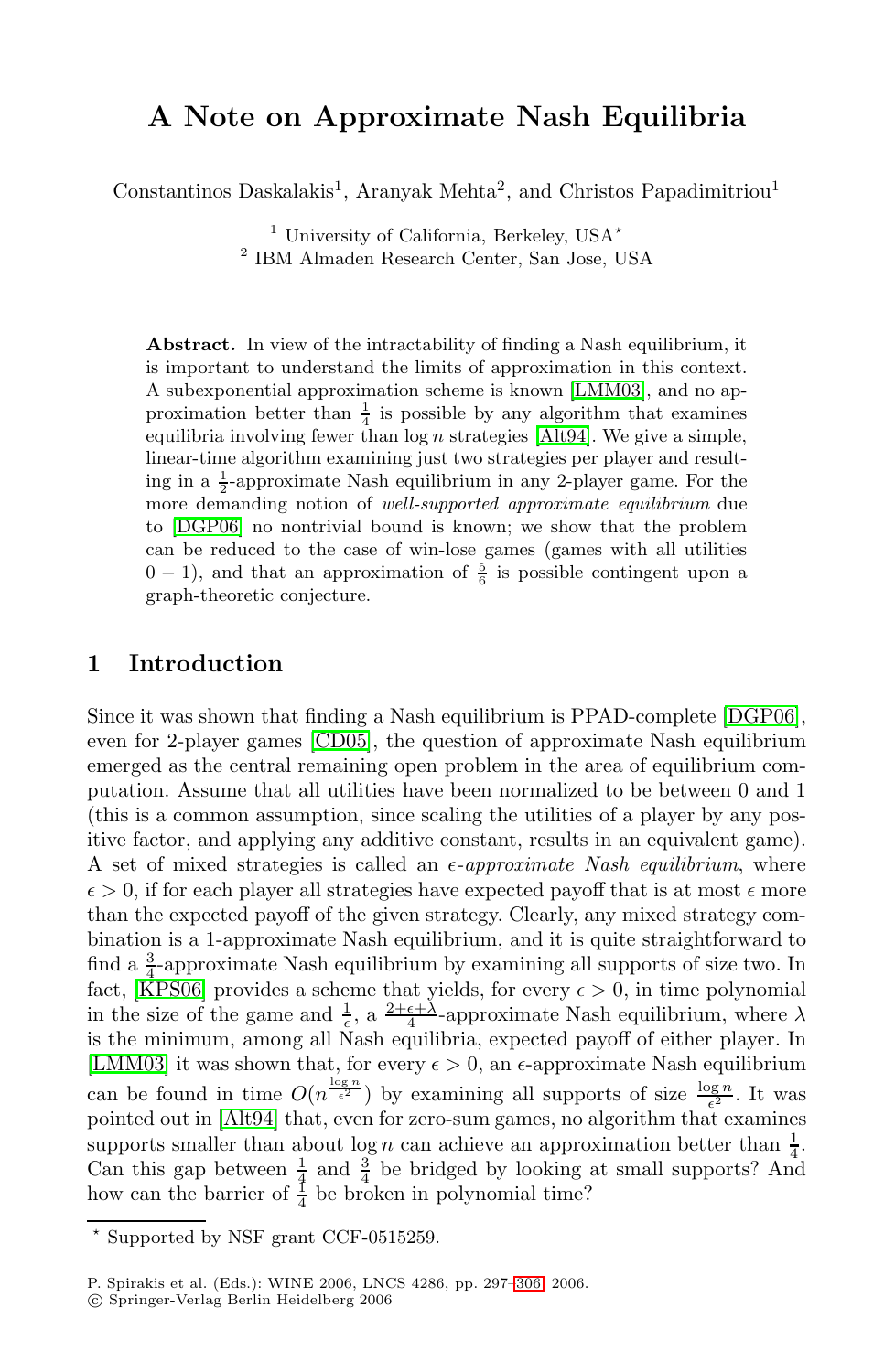In this note we concentrate on 2-player games. We p[oint](#page-9-5) [ou](#page-9-5)t that a straightforward algorithm, looking at just three strategies in total, achieves a  $\frac{1}{2}$ -approximate Nash equilibrium. The algorithm is very intuitive: For any strategy  $i$  of the row player let  $j$  be the best response of the column player, and let  $k$  be the best response of the row player to j. Then the row player plays an equal mixture of  $i$  and  $k$ , while the column player plays  $j$ . The proof of  $\frac{1}{2}$ -approximation is rather immediate.

We also examine a more sophisticated approximation concept due to [GP06, DGP06], which we call here the *well-supported*  $\epsilon$ -approximate Nash equilibrium, which does not allow in the support strategies that are suboptimal by at least  $\epsilon$ . For this concept no approximation constant better than 1 is known. We show that the problem is reduced — albeit with a loss in the approximation ratio — to the case in which all utilities are either zero or one (this is often called the "winlose case"). We also prove that, assuming a well-studied and plausible graphtheoretic conjecture, in win-lose games there is a well-supported  $\frac{2}{3}$ -approximate Nash equilibrium with supports of size at most three (and of course it can be found in polynomial time). This yields a well-supported  $\frac{5}{6}$ -approximate Nash equilibrium for any game.

### **2 Definitions**

We consider normal form games between two players, the *row player* and the *column player*, each with  $n$  strategies at his disposal. The game is defined by two  $n \times n$  payoff matrices, R for the row player, and C for the column player. The pure strategies of the row player correspond to the  $n$  rows and the pure strategies of the column player correspond to the  $n$  columns. If the row player plays row i and the column player plays column  $j$ , then the row player receives a payoff of  $R_{ij}$  and the column player gets  $C_{ij}$ . Payoffs are extended linearly to pairs of mixed strategies — if the row player plays a probability distribution  $x$  over the rows and column player plays a distribution  $y$  over the columns, then the row player gets a payoff of  $x^T R y$  and the column player gets a payoff of  $x^TCy$ .

A *Nash equilibrium* in this setting is a pair of mixed strategies, x<sup>∗</sup> for the row player and  $y^*$  for the column player, such that neither player has an incentive to unilaterally defect. Note that, by linearity, the best defection is to a pure strategy. Let  $e_i$  denote the vector with a 1 at the *i*th coordinate and 0 elsewhere. A pair of mixed strategies  $(x^*, y^*)$  is a Nash equilibrium if

$$
\forall i = 1...n, e_i^T R y^* \leq x^{*T} R y^*
$$

$$
\forall i = 1...n, x^{*T} C e_i \leq x^{*T} C y^*
$$

It can be easily shown that every pair of equilibrium strategies of a game does not change upon multiplying all the entries of a payoff matrix by a constant, and upon adding the same constant to each entry. We shall therefore assume that the entries of both payoff matrices  $R$  and  $C$  are between 0 and 1.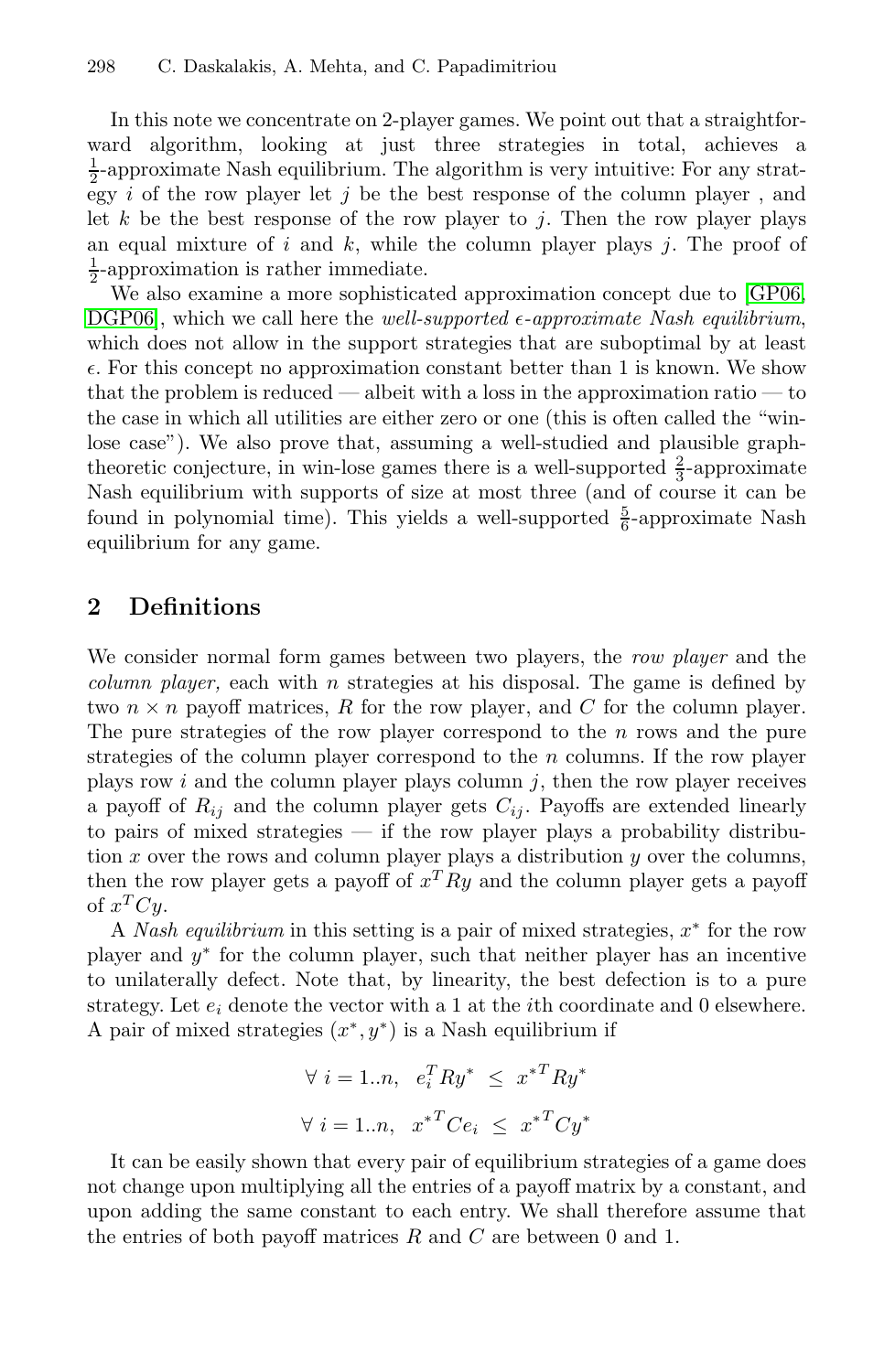For  $\epsilon > 0$ , we define an  $\epsilon$ -*approximate Nash equilibrium* to be a pair of mixed strategies  $x^*$  for the row player and  $y^*$  for the column player, so that the incentive to unilaterally deviate is at most  $\epsilon$ :

$$
\forall i = 1...n, e_i^T R y^* \leq x^{*T} R y^* + \epsilon
$$

$$
\forall i = 1...n, x^{*T} C e_i \leq x^{*T} C y^* + \epsilon
$$

A stronger notion of approximately equilibrium strategies was introduced in [GP06, DGP06]: For  $\epsilon > 0$ , a well-supported  $\epsilon$ -approximate Nash equilibrium, or an -*-well-supported Nash equilibrium*, is a pair of mixed strategies, x<sup>∗</sup> for the row player and y<sup>∗</sup> for the column player, so that a player plays only approximately best-response pure strategies with non-zero probability:

$$
\forall i: x_i^* > 0 \Rightarrow e_i^T R y^* \ge e_j^T R y^* - \epsilon, \quad \forall j
$$
  

$$
\forall i: y_i^* > 0 \Rightarrow x^{*T} C e_i \ge x^{*T} C e_j - \epsilon, \quad \forall j
$$

If only the first set of inequalities holds, we say that every pure strategy in the support of  $x^*$  is  $\epsilon$ -well supported against  $y^*$ , and similarly for the second. This is indeed a stronger definition, in the sense that every  $\epsilon$ -well supported Nash equilibrium is also an  $\epsilon$ -approximate Nash equilibrium, but the converse need not be true. However, the following lemma from [CDT06] shows that there does exist a polynomial relationship between the two:

**Lemma 1.** *[CDT06] For every* 2 player normal form game, for every  $\epsilon > 0$ , given an  $\frac{\epsilon}{8n}$ -approximate equilibrium we can compute in polynomial time an  $\epsilon$ *well-supported equilibrium.*

Since in this paper we are interested in constant  $\epsilon$ , this lemma is of no help to us; indeed, our results for approximate equilibria are stronger and simpler than those for well-supported equilibria.

# **3 A Simple Algorithm**

We provide here a simple way of computing a  $\frac{1}{2}$ -approximate Nash equilibrium: Pick an arbitrary row for the row player, say row *i*. Let  $j = \arg \max_{j'} C_{ij'}$ . Let  $k = \arg \max_{k'} R_{k'j}$ . Thus, j is a best-response column for the column player to the row  $i$ , and  $k$  is a best-response row for the row player to the column  $j$ .

The equilibrium is  $x^* = \frac{1}{2}e_i + \frac{1}{2}e_k$  and  $y^* = e_j$ , i.e., the row player plays row *i* or row *k* with probability  $\frac{1}{2}$  each, while the column player plays column *j* with probability 1.

**Theorem 1.** *The strategy pair*  $(x^*, y^*)$  *is a*  $\frac{1}{2}$ *-approximate Nash equilibrium.* 

*Proof.* The row player's payoff under  $(x^*, y^*)$  is  $x^{*T}Ry^* = \frac{1}{2}R_{ij} + \frac{1}{2}R_{kj}$ . By construction, one of his best responses to  $y^*$  is to play the pure strategy on row k, which gives a payoff of  $R_{kj}$ . Hence his incentive to defect is equal to the difference: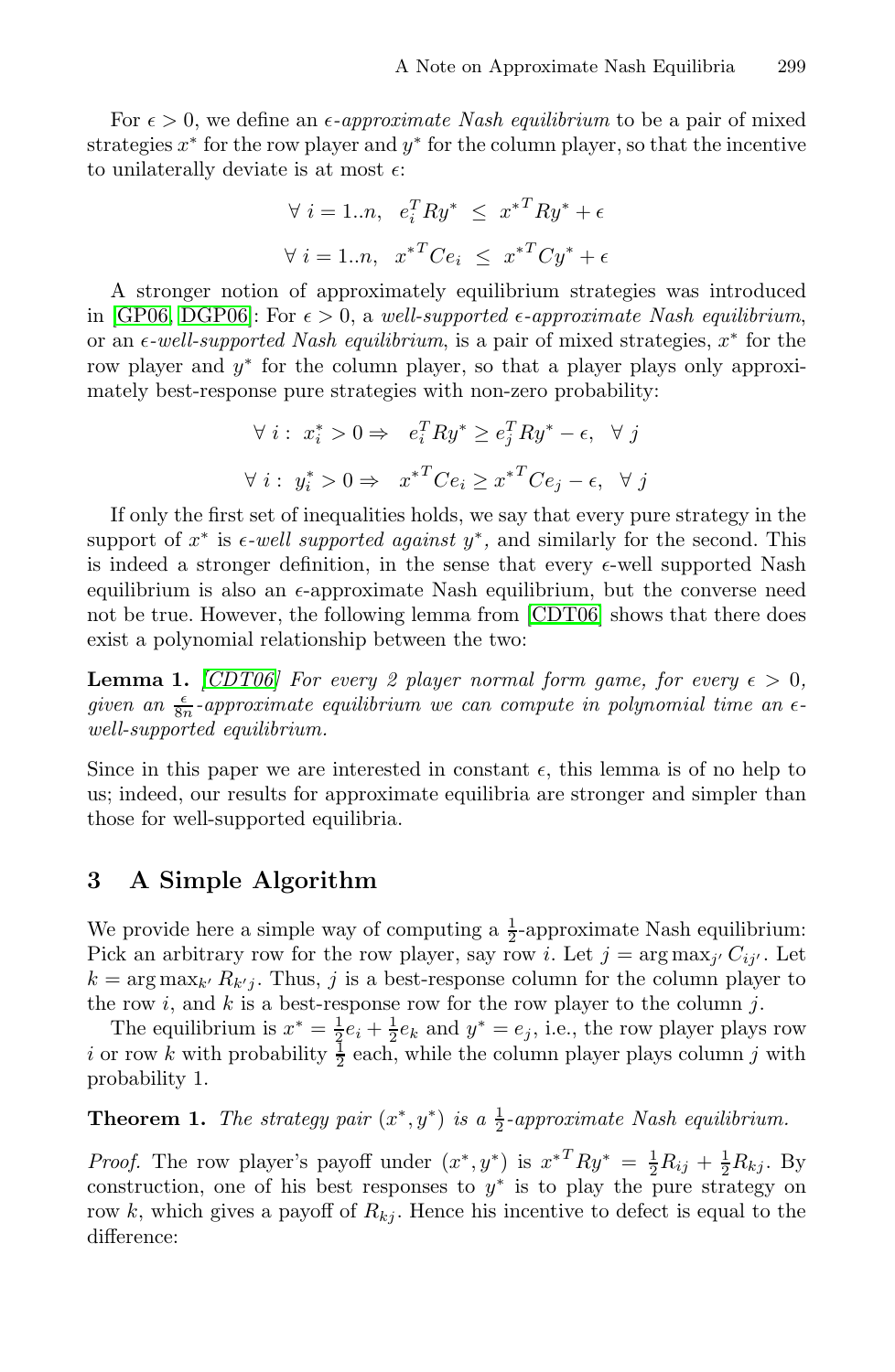$$
R_{kj} - \left(\frac{1}{2}R_{ij} + \frac{1}{2}R_{kj}\right) = \frac{1}{2}R_{kj} - \frac{1}{2}R_{ij} \leq \frac{1}{2}R_{kj} \leq \frac{1}{2}
$$

The column player's payoff under  $(x^*, y^*)$  is  $x^{*T}Cy^* = \frac{1}{2}C_{ij} + \frac{1}{2}C_{kj}$ . Let j' be a best pure strategy response of the column player to x∗: this strategy gives the column player a value of  $\frac{1}{2}C_{ij'} + \frac{1}{2}C_{kj'}$ , hence his incentive to defect is equal to the difference:

$$
\begin{aligned}\n\left(\frac{1}{2}C_{ij'} + \frac{1}{2}C_{kj'}\right) - \left(\frac{1}{2}C_{ij} + \frac{1}{2}C_{kj}\right) &= \frac{1}{2}(C_{ij'} - C_{ij}) + \frac{1}{2}(C_{kj'} - C_{kj}) \\
&\leq 0 + \frac{1}{2}(C_{kj'} - C_{kj}) \\
&\leq \frac{1}{2}\n\end{aligned}
$$
\n(1)

Here the first inequality follows from the fact that column  $j$  was a best response to row i, by the first step of the construction.

### **4 Well Supported Nash Equilibria**

The algorithm of the previous section yields equilibria that are, in the worst case, as bad as 1-well supported. In this section we address the harder problem of finding  $\epsilon$ -well supported equilibria for some  $\epsilon < 1$ .

Our construction has two components. In the first we transform the given 2-player game into a new game by rearranging and potentially discarding or duplicating some of the columns of the original game. The transformation will be such that well supported equilibria in the new game can be mapped back to well supported equilibria of the original game; moreover, the mapping will result in some sort of *decorrelation of the players*, in the sense that computation of well supported equilibria in the decorrelated game can be carried out by looking at the row player. The second part of the construction relies in mapping the original game into a win-lose game (game with  $0 - 1$  payoffs) and computing equilibria on the latter. The mapping will guarantee that well supportedness of equilibria is preserved, albeit with some larger  $\epsilon$ .

#### **4.1 Player Decorrelation**

Let  $(R, C)$  be a 2-player game, where the set of strategies of both players is  $[n]$ .

**Definition 1.** A mapping  $f : [n] \rightarrow [n]$  is a best response mapping for the column player *iff, for every*  $i \in [n]$ ,

$$
C_{if(i)} = \max_{j} C_{ij}.
$$

**Definition 2 (Decorrelation Transformation).** *The* decorrelated game  $(R<sup>f</sup>, C<sup>f</sup>)$  *corresponding to the best response mapping*  $f$  *is defined as follows* 

$$
\forall i, j \in [n]: \quad R_{ij}^f = R_{if(j)}
$$

$$
C_{ij}^f = C_{if(j)}
$$

Note that the decorrelation transformation need not be a permutation of the columns of the original game. Some columns of the original game may very well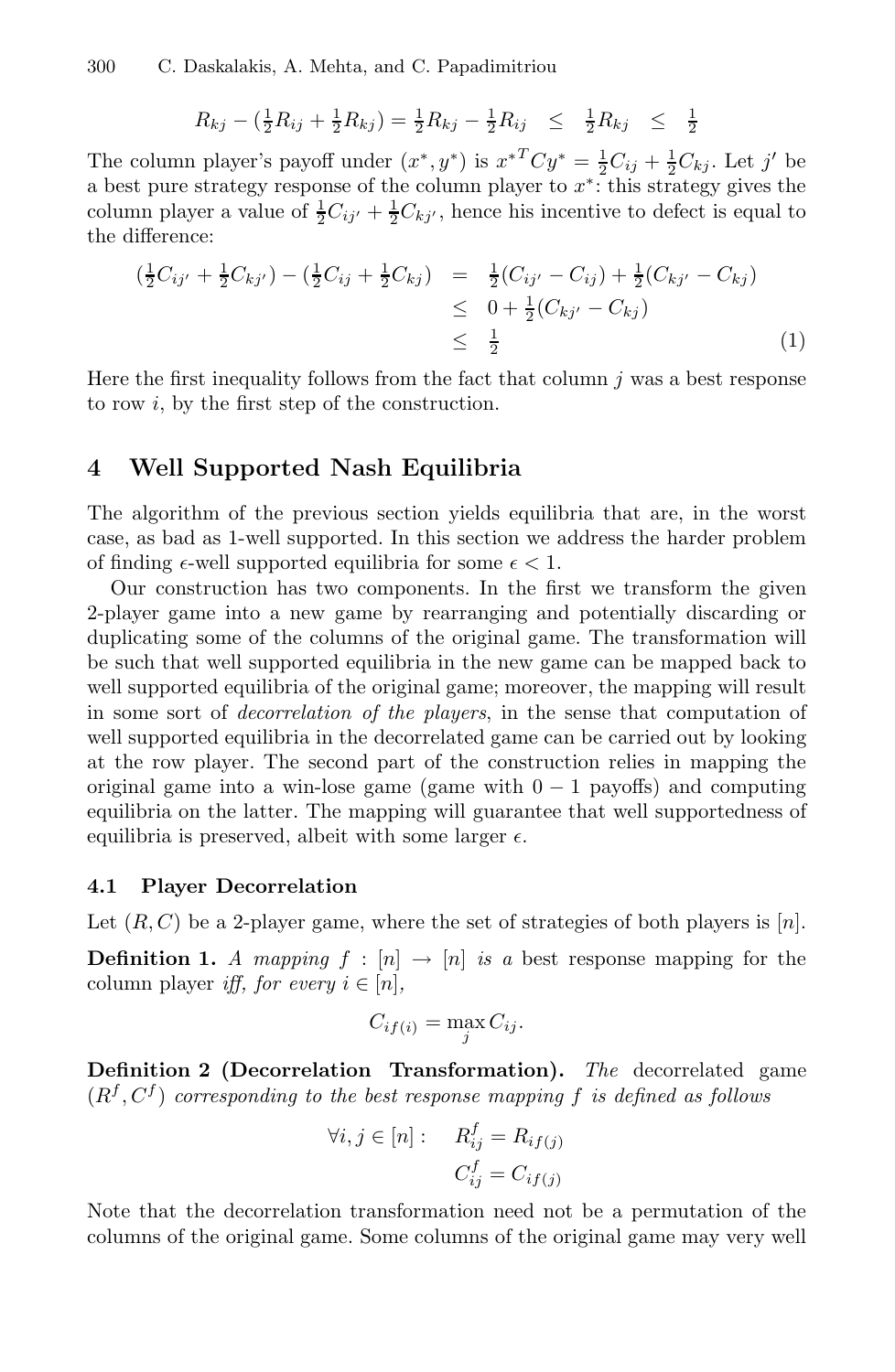be dropped and others duplicated. So, it is not true in general that (exact) Nash equilibria of the decorrelated game can be mapped into Nash equilibria of the original game. However, some specially structured well supported equilibria of the decorrelated game can be mapped into well supported equilibria of the original game as we explore in the following lemmas.

In the following discussion, we assume that we have fixed a best response mapping f for the column player and that the corresponding decorrelated game is  $(R<sup>f</sup>, C<sup>f</sup>)$ . Also, if  $S \subseteq [n]$ , we denote by  $\Delta(S)$  the set of probability distributions over the set S. Moreover, if  $x \in \Delta(S)$ , we denote by  $supp(x) \stackrel{\triangle}{=} \{i \in [n]|x(i) > 0\},$ the support of  $x$ .

**Lemma 2.** *In the game*  $(R^f, C^f)$ *, for all sets*  $S \subseteq [n]$ *, the strategies of the column player in* S are  $\frac{|S|-1}{|S|}$ -well supported against the strategy x<sup>\*</sup> *of the row player, where*  $x^*$  *is defined in terms of the set*  $S' = \left\{ i \in S | C_{ii}^f = 0 \right\}$  *as follows* 

 $-$  *if*  $S' \neq \emptyset$ *, then*  $x^*$  *is uniform over the set*  $S'$  $-$  *if*  $S' = \emptyset$ *, then* 

$$
x^*(i) = \begin{cases} \frac{1}{Z} \frac{1}{C_{ii}^f}, & \text{if } i \in S \\ 0, & \text{otherwise} \end{cases}
$$

where  $Z = \sum_{i \in S} \frac{1}{C_{ii}^f}$  is a normalizing constant. ii

*Proof.* Suppose that  $S' \neq \emptyset$ . By the definition of S', it follows that  $\forall i \in S', j \in$  $[n], \dot{C}_{ij}^f = 0.$  Therefore, for all  $j \in [n],$ 

$$
x^{*T}C^f e_j = 0,
$$

which proves the claim.

The proof of the  $S' = \emptyset$  case is based on the following observations.

$$
-\forall j \in S:
$$
  

$$
x^{*T}C^f e_j \ge x^*(j)C^f_{jj} = \frac{1}{Z}\frac{1}{C^f_{jj}}C^f_{jj} = \frac{1}{Z}
$$
  

$$
-\forall j \in [n]:
$$
  

$$
x^{*T}C^f e_j = \frac{1}{Z}\sum_{i \in S}\frac{1}{C^f_{ii}}C^f_{ij} \le \frac{1}{Z}\sum_{i \in S}\frac{1}{C^f_{ii}}C^f_{ii} = \frac{|S|}{Z}
$$

 $− Z = ∑_{i∈S} \frac{1}{C_{ii}^f} ≥ |S|$  because every entry of  $C^f$  is at most 1. ii Therefore,  $\forall j_1 \in S, j_2 \in [n],$ 

$$
x^{*T}C^{f}e_{j_2} - x^{*T}C^{f}e_{j_1} \le \frac{|S|-1}{Z} \le \frac{|S|-1}{|S|},
$$

which completes the claim.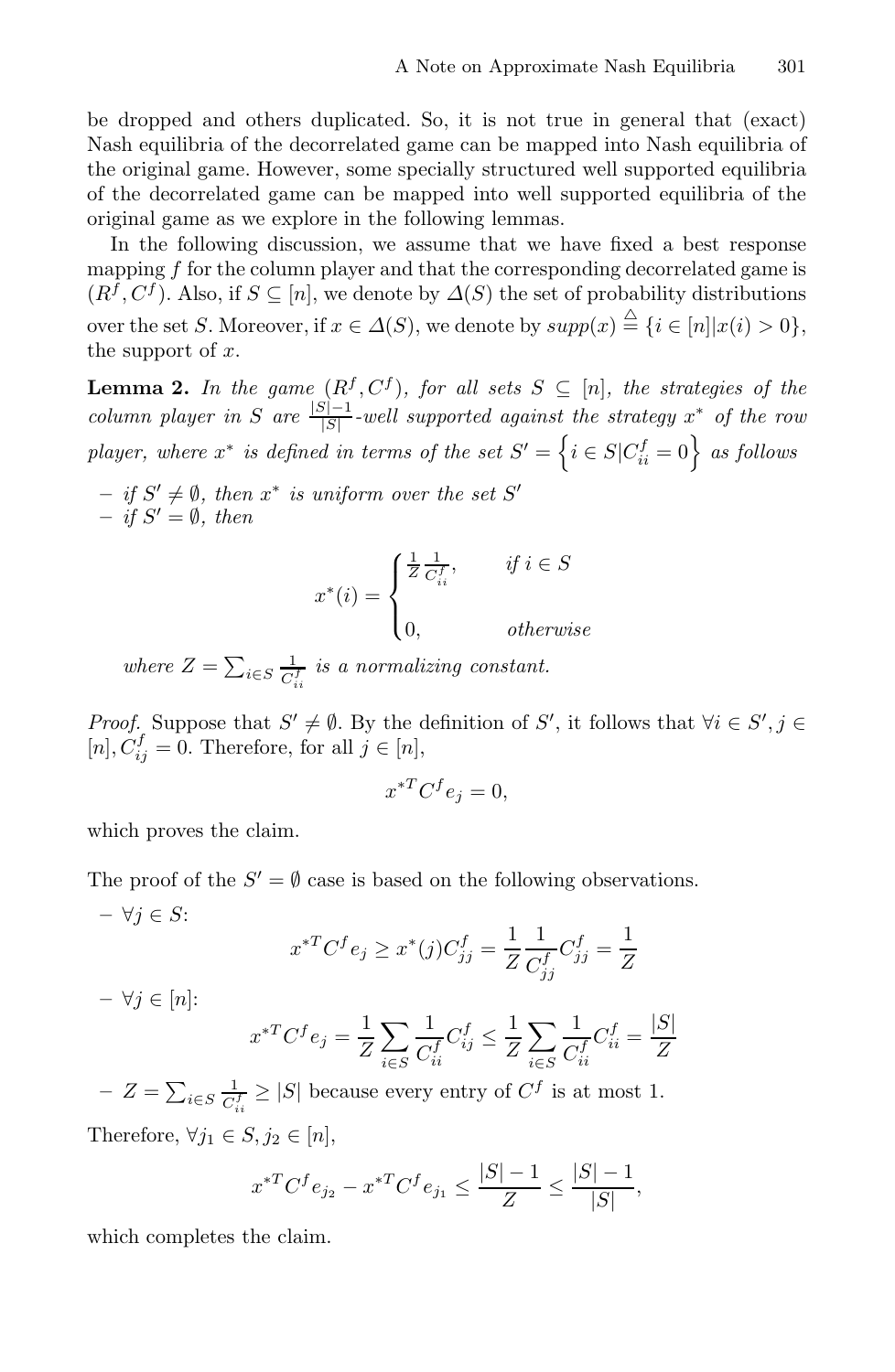<span id="page-5-0"></span>The following lemma is an immediate corollary of Lemma 2.

<span id="page-5-1"></span>**Lemma 3 (Player Decorrelation).** In the game  $(R^f, C^f)$ , if there exists a *set*  $S \subseteq [n]$  *and a mixed strategy*  $y \in \Delta(S)$  *for the column player such that the strategies in* S are  $\frac{|S|-1}{|S|}$  *-well supported for the row player against the distribution* y, then there exists a strategy  $x \in \Delta(S)$  for the row player so that the pair  $(x, y)$  $\frac{|S|-1}{|S|}$ -well supported Nash equilibrium.

The next lemma describes how well supported equilibria in the games  $(R, C)$ and  $(R^f, C^f)$  are related.

**Lemma 4.** ∀S ⊆ [n]*, if the pair*  $(x^*, y^*)$ *, where*  $x^*$  *is defined as in the statement of Lemma 2 and*  $y^*$  *is the uniform distribution over* S, constitutes an  $\frac{|S| - 1}{|S|}$ -well *supported Nash equilibrium for the game*  $(R^f, C^f)$ *, then the pair of distributions*  $(x^*, y')$  *is an*  $\frac{|S|-1}{|S|}$  *well supported Nash equilibrium for the game*  $(R, C)$ *, where* y *is the distribution defined as follows*

$$
y'(i) = \sum_{j \in S} y^*(j) \mathcal{X}_{f(j)=i}, \forall i \in [n],
$$

*where*  $\mathcal{X}_{f(j)=i}$  *is the indicator function of the condition "f(j) = i".* 

*Proof.* We have to verify that the pair of distributions  $(x^*, y')$  satisfies the conditions of well supportedness for the row and column player in the game  $(R, C)$ .

*Row Player:* We show that the strategies  $y^*$  and  $y'$  of the column player give to every pure strategy of the row player the same payoff in the two games. And, since the support of the row player stays the same set  $S$  in the two games, the fact that the strategy of the row player is well supported in the game  $(R^f, C^f)$ guarantees that the strategy of the row player will be well supported in the game  $(R, C)$  as well.

$$
\forall i \in [n]: \qquad e_i^T R y' = \sum_{k=1}^n R_{ik} \cdot y'(k)
$$

$$
= \sum_{k=1}^n R_{ik} \cdot \sum_{j \in S} y^*(j) \mathcal{X}_{f(j)=k}
$$

$$
= \sum_{j \in S} y^*(j) \sum_{k=1}^n R_{ik} \cdot \mathcal{X}_{f(j)=k}
$$

$$
= \sum_{j \in S} y^*(j) R_{if(j)}
$$

$$
= \sum_{j \in S} y^*(j) R_{ij}^f = e_i^T R^f y^*
$$

*Column Player:* As in the proof of Lemma 2, the analysis proceeds by distinguishing the cases  $S' \neq \emptyset$  and  $S' = \emptyset$ . The case  $S' \neq \emptyset$  is easy, because, in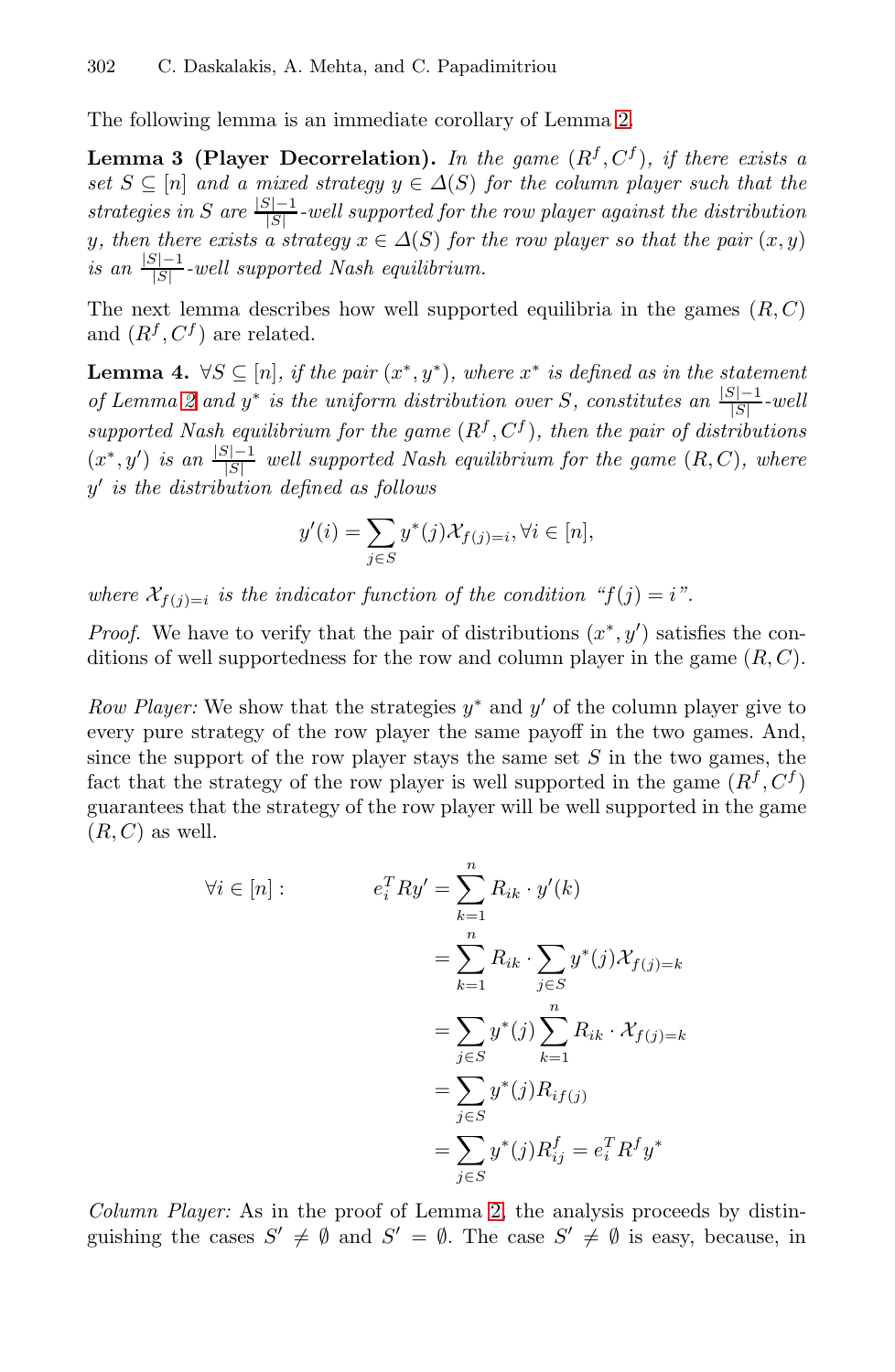this regime, it must hold that  $\forall i \in S', j \in [n], C_{ij}^f = 0$  which implies that, also,  $C_{ij} = 0, \forall i \in S', j \in [n]$ . And, since, the row player plays the same distribution as in the proof of Lemma 2, we can use the arguments applied there.

So it is enough to deal with the  $S' = \emptyset$  case. The support of y' is clearly the set  $S'' = \{j | \exists i \in S \text{ such that } f(i) = j\}.$  Moreover, observe the following:

$$
\forall j \in S'' : \qquad x^{*T}Ce_j = \sum_{i \in S} x^*(i)C_{ij}
$$

$$
\geq \sum_{\substack{i \in S \text{ s.t.} \\ f(i) = j}} x^*(i)C_{if(i)}
$$

$$
= \sum_{\substack{i \in S \text{ s.t.} \\ f(i) = j}} x^*(i)C_{ii}^f \geq \frac{1}{Z}
$$

The final inequality holds because there is at least one summand, since  $j \in S''$ . On the other hand,

$$
\forall j \notin S'' : \qquad x^{*T}Ce_j = \sum_{i \in S} x^*(i)C_{ij}
$$

$$
\leq \sum_{i \in S} x^*(i)C_{if(i)}
$$

$$
= \sum_{i \in S} x^*(i)C_{ii}^f
$$

$$
= \sum_{i \in S} \frac{1}{Z} \frac{1}{C_{ii}^f} C_{ii}^f
$$

$$
= \frac{|S|}{Z}
$$

Moreover, as we argued in the proof of Lemma 2,  $\frac{|S|}{Z} - \frac{1}{Z} \le \frac{|S|-1}{|S|}$ . This completes the proof, since the strategy of the column player is, thus, also well supported.

### **4.2 Reduction to Win-Lose Games**

<span id="page-6-0"></span>We now describe a mapping from a general 2-player game to a win-lose game so that well supported equilibria of the win-lose game can be mapped to well supported equilibria of the original game. A bit of notation first. If A is an  $n \times n$ matrix with entries in  $[0, 1]$ , we denote by  $round(A)$  the 0-1 matrix defined as follows, for all  $i, j \in [n]$ ,

$$
round(A)_{ij} = \begin{cases} 1, & \text{if } A_{ij} \ge \frac{1}{2} \\ 0, & \text{if } A_{ij} < \frac{1}{2} \end{cases}
$$

The following lemma establishes a useful connection between well supported equilibria of the 0-1 game and those of the original game.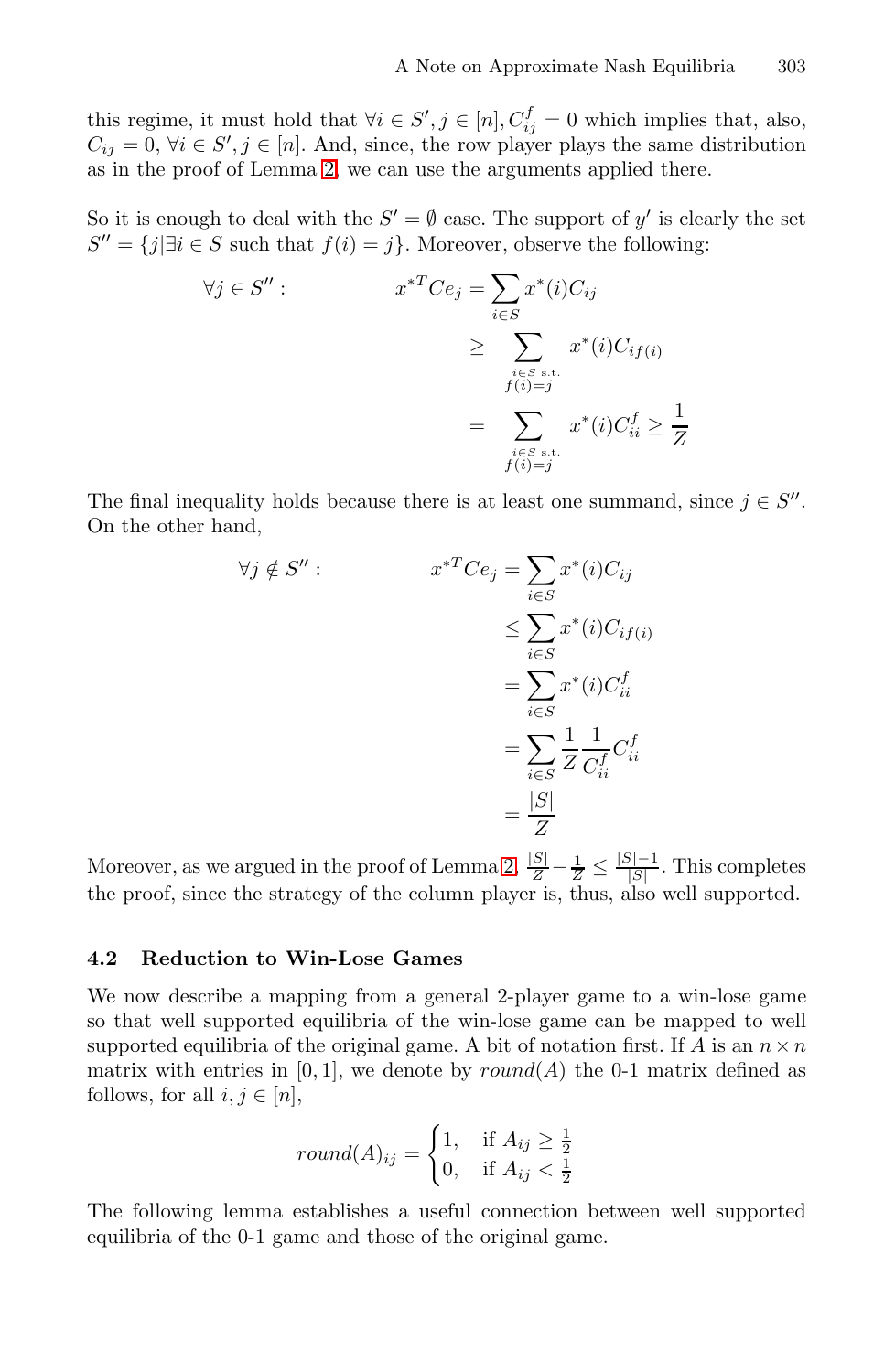**Lemma 5.** If  $(x, y)$  is an  $\epsilon$ -well supported Nash equilibrium of the game  $(round(R), round(C)),$  then  $(x, y)$  is a  $\frac{1+\epsilon}{2}$ -well supported Nash equilibrium of *the game*  $(R, C)$ *.* 

*Proof.* We will show that the strategy of the row player in game  $(R, C)$  is well supported; similar arguments apply to the second player. Denote  $R' = round(R)$ and  $C' = round(C)$ .

The following claim follows easily from the rounding procedure.

*Claim.*  $\forall i, j \in [n]: \frac{R'_{ij}}{2} \leq R_{ij} \leq \frac{1}{2} + \frac{R'_{ij}}{2}$ Therefore, it follows that,  $\forall i \in [n]$ ,

$$
\frac{1}{2}e_i^T R' y \le e_i^T R y \le \frac{1}{2} + \frac{1}{2}e_i^T R' y \tag{2}
$$

We will use (2) to argue that the row player is well supported. Indeed,  $\forall j \in$ supp $(x)$ , and  $\forall i \in [n]$ 

$$
e_i^T R y - e_j^T R y \le \frac{1}{2} + \frac{1}{2} e_i^T R' y - \frac{1}{2} e_j^T R' y \le \frac{1}{2} + \frac{1}{2} \cdot (e_i^T R' y - e_j^T R' y) \le \frac{1}{2} + \frac{1}{2} \cdot \epsilon
$$

where the last implication follows from the fact that  $(x, y)$  is an  $\epsilon$ -well supported Nash equilibrium.

### <span id="page-7-0"></span>**4.3 Finding Well Supported Equilibria**

Lemmas 2 through 5 suggest the following algorithm, *ALG-WS*, to compute well supported Nash equilibria for a given two player game  $(R, C)$ :

- 1. Map game  $(R, C)$  t[o](#page-5-0) t[he](#page-5-1) wi[n-lo](#page-6-0)se game  $(round(R), round(C))$ .
- 2. Map game  $(round(R), round(C))$  to the game  $(round(R)^f, round(C)^f)$
- where  $f$  is any best response mapping for the column player.
- 3. Find a subset  $S \subseteq [n]$  and a strategy  $y \in \Delta(S)$  for the column player such that all the strategi[es](#page-7-0) in  $S$  are  $\frac{|S|-1}{|S|}$  well supported for the row player in  $(round(R)^f, round(C)^f)$  against the strategy y for the column player.
- 4. By a successive application of lemmas 3, 4 and 5, get an  $\frac{1}{2} + \frac{1}{2} \frac{|S|-1}{|S|} =$  $1 - \frac{1}{2|S|}$  well supported Nash equilibrium of the original game.

The only non-trivial step of the algorithm is step 3. Let us paraphrase what this task entails:

"Given a 0-1 matrix  $round(R)^f$ , find a subset of the columns  $S \subset [n]$  and a distribution  $y \in \Delta(S)$ , so that all rows in S are  $\frac{|S|-1}{|S|}$  well supported against the distribution  $y$  over the columns."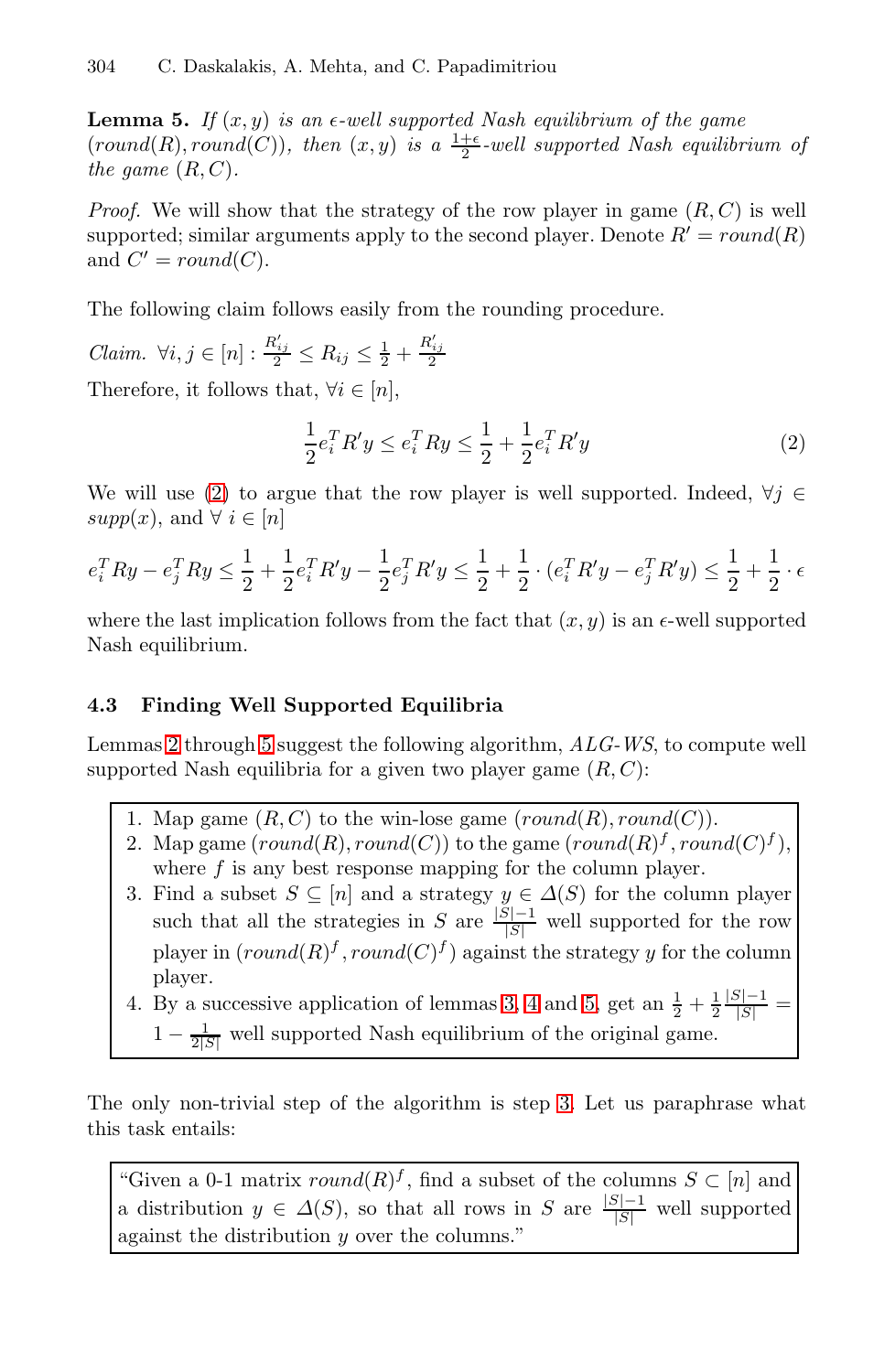It is useful to consider the  $0-1$  matrix  $round(R)^f$  as the adjacency matrix of a directed graph  $G$  on  $n$  vertices. We shall argue next that the task above is easy in two cases: When G has a small sycle, and when G has a small *undominated* set of vertices, that is, a set of vertices such that no other vertex has edges to all of them.

- 1. Suppose first that  $G$  has a cycle of length  $k$ , and let  $S$  be the vertices on the cycle. Then it is easy to see that all the k strategies in S are  $\frac{k-1}{k}$ -well supported for the row player against  $y$ , where  $y$  is the uniform strategy for the column player over the set  $S$ . The reason is that each strategy in  $S$  has expected payoff  $\frac{1}{k}$  against y, and thus no other strategy can dominate it by more than  $\frac{k-1}{k}$ . This, via the above algorithm, implies a  $(1 - \frac{1}{2k})$ -wellsupported Nash equilibrium.
- <span id="page-8-0"></span>2. Second, suppose that there is a set S of  $\ell$  undominated vertices. Then every strategy in S is  $(1 - \frac{1}{\ell})$ -well supported for the row player against the uniform strategy  $y$  of the column player on  $S$ , simply because there is no row that has payoff better than  $1 - \frac{1}{\ell}$  against y. Again, via the algorithm, this implies that we can find a  $(1 - \frac{1}{2\ell})$ -well-supported Nash equilibrium.

This lea[ds](#page-8-0) us to the following graph theoretic conjecture:

*Conjecture 1.* There are integers k and  $\ell$  such that every digraph either has a cycle of length at most k or an undominated set of  $\ell$  vertices.

Now, the next result follows i[mmediat](#page-9-7)ely from the preceding discussion:

**Th[e](#page-9-8)orem 2.** [If Conje](#page-9-9)cture 1 is true [for](#page-9-8) [so](#page-9-8)me values of k and  $\ell$ , then Algorithm ALG-WS returns in polynomial time (e.g. by exhaustive search) a max $\{1-\frac{1}{2k}, 1-\frac{1}{2k}, \ldots\}$  and cumperted Nach equilibrium which has expressed as  $\mu \in \mathbb{R}$  $\frac{1}{2}$ *-well-supported [Na](#page-8-0)sh equilibrium which has support of size* max{ $k, l$ }.

The statement of the conjecture is false for  $k = \ell = 2$ , as can be seen by a small construction (7 nodes). The statement for  $k = 3, \ell = 2$  is already non-trivial. In fact, it was stated as a conjecture by Myers [Mye03] in relation to solving a special case of the Caccetta-Häggkvist Conjecture [CH78]. Moreover, it has recently been proved incorrect in [Cha05] via an involved construction. The case of a constant bound on k for  $\ell = 2$  has been left open.

While stronger forms of Conjecture 1 seem to be related to well-known and difficult graph theoretic conjectures, we believe that the conjecture itself is true, and even that it holds for some small values of k and  $\ell$ , such as  $k = \ell = 3$ .

What we can prove is the case of  $\ell = \log n$  by showing that every digraph has a set of log *n* undominated vertices. This gives a  $\left(1 - \frac{1}{2 \log n}\right)$ -well-supported equilibrium, which does not seem to be easily obtained via other arguments. We can also prove that the statement is true for  $k = 3, \ell = 1$  in the special case of tournament graphs; this easily follows from the fact that every tournament is either transitive or contains a directed triangle.